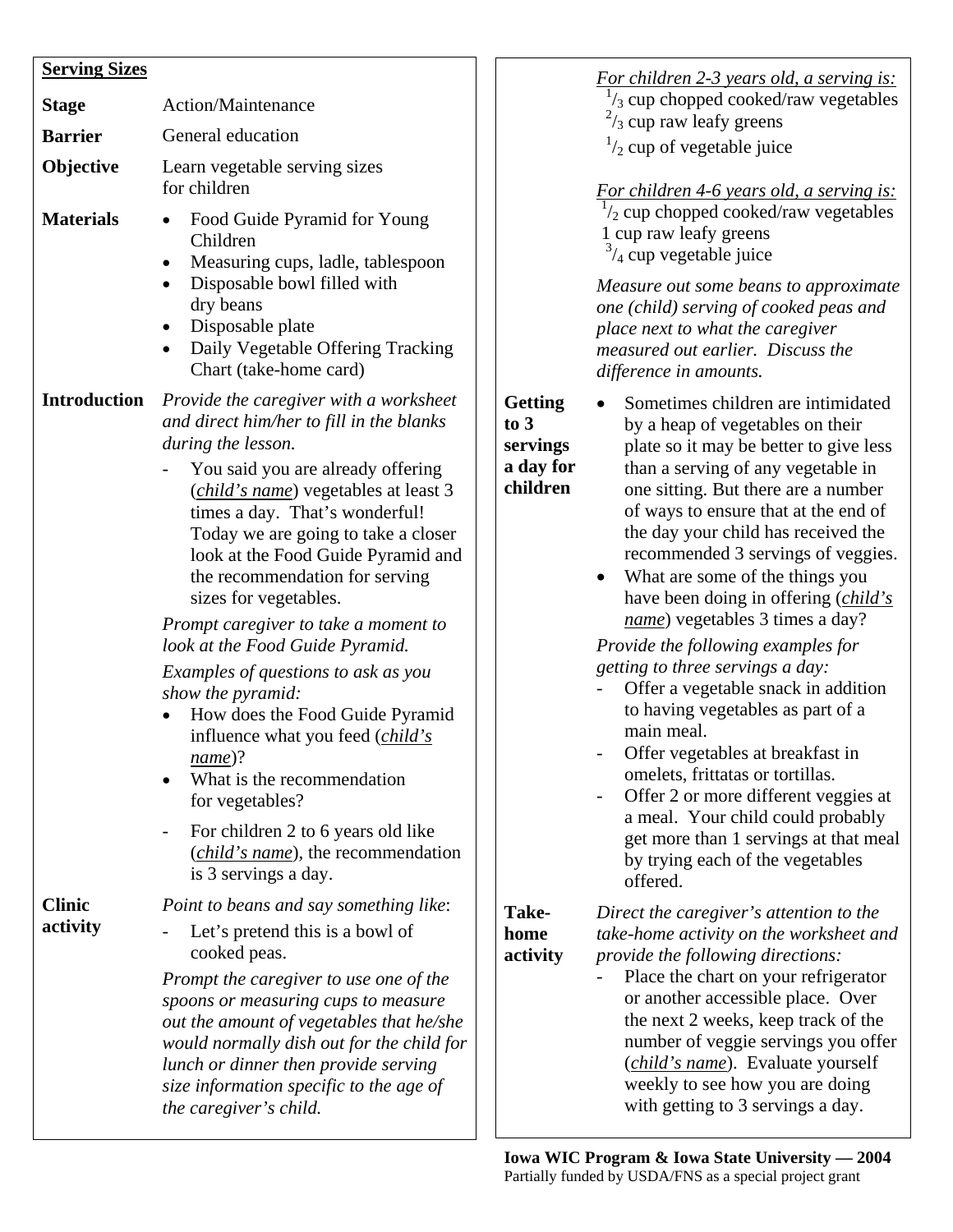## **Tamaño de las Porciones**

| <u>Tamaño de las Porciones</u> |                                                                                                                                                                                                                                                                                                                                                                                                                  |                                 | Para niños de 4 a 6 años, una porción es:                                                                                                                                                                                                                                                                                                                    |
|--------------------------------|------------------------------------------------------------------------------------------------------------------------------------------------------------------------------------------------------------------------------------------------------------------------------------------------------------------------------------------------------------------------------------------------------------------|---------------------------------|--------------------------------------------------------------------------------------------------------------------------------------------------------------------------------------------------------------------------------------------------------------------------------------------------------------------------------------------------------------|
| <b>Etapa</b>                   | Accion/Mantenimiento                                                                                                                                                                                                                                                                                                                                                                                             |                                 | $\frac{1}{2}$ taza de verduras cocidas o crudas                                                                                                                                                                                                                                                                                                              |
| Obstáculo                      | Educación general                                                                                                                                                                                                                                                                                                                                                                                                |                                 | cortadas en trozos<br>1 taza de hojas verdes                                                                                                                                                                                                                                                                                                                 |
| Objetivo                       | Aprender sobre los tamaños de las                                                                                                                                                                                                                                                                                                                                                                                |                                 | $\frac{3}{4}$ taza de jugo de verduras                                                                                                                                                                                                                                                                                                                       |
| <b>Materiales</b>              | porciones para los niños<br>Pirámide alimenticia para los niños<br>$\bullet$<br>Tazas de medir, cuchara<br>Plato desechable con frijoles secos<br>Plato desechable<br>Hoja del tamaño de las porciones                                                                                                                                                                                                           | Logrando                        | Mida la cantidad de frijoles que es una<br>porción para la edad del niño(a) y<br>colóquela al lado de lo que la persona<br>que cuida al niño midió anteriormente.<br>Discuta las diferencias en la cantidad.<br>A veces los niños se intimidan por una                                                                                                       |
| Introducción                   | (activadades para la casa)<br>Provea a la persona que cuida al niño<br>una hoja de trabajo e instrúyalo a<br>llenar los blancos durante la lección<br>Usted dijo que ya le está ofreciendo<br>verduras 3 veces al día a su niño(a)                                                                                                                                                                               | ofrecer 3<br>verduras<br>al día | gran cantidad de verduras en su plato,<br>a sí que es mejor ofrecer menos de<br>una porción a la vez. Existen maneras<br>de asegurarse que al final del día su<br>niño haya recibido la recomendación<br>de 3 porciones de verduras.                                                                                                                         |
|                                | y eso es magnífico. Hoy vamos a<br>mirar más sobre la pirámide<br>alimenticia y las recomendaciones<br>de verduras para los niños.                                                                                                                                                                                                                                                                               |                                 | Cuales son algunas cosas que usted<br>ha estado haciendo para ofrecerle<br>verduras a (nombre del niño)<br>3 veces al día.                                                                                                                                                                                                                                   |
|                                | Vamos a tomar un momento para mirar<br>la pirámide alimenticia para los niños.<br>Ejemplos de preguntas que puede hacer<br>mientras muestra la pirámide.                                                                                                                                                                                                                                                         |                                 | Provea las siguientes sugerencias para<br>lograr ofrecer 3 porciones de verduras al<br>día según sea necesario.                                                                                                                                                                                                                                              |
|                                | ¿Cómo influencia la pirámide lo<br>que usted le da de comer a<br>(nombre del niño)?                                                                                                                                                                                                                                                                                                                              |                                 | Ofrezca una merienda de verduras<br>además de ofrecer verduras como<br>parte de la comida principal.                                                                                                                                                                                                                                                         |
|                                | ¿Cuál es la recomendación para las<br>$\bullet$<br>verduras?                                                                                                                                                                                                                                                                                                                                                     |                                 | Ofrezca verduras en el desayuno, en<br>los omelets, fritattas o con tortillas.                                                                                                                                                                                                                                                                               |
| Actividad para                 | Para los niños de 2 a 6 años como,<br>(nombre del niño), la<br>recomendación es 3 servicios al día.<br>Señale los frijoles y diga algo como:                                                                                                                                                                                                                                                                     |                                 | Ofrezca 2 o más verduras diferentes<br>en la comida. Su niño(a)<br>probablemente obtendrá mas de una<br>porción de verduras en una comida si                                                                                                                                                                                                                 |
| la clinica                     | Vamos a pretender que esto es un                                                                                                                                                                                                                                                                                                                                                                                 |                                 | come diferentes verduras.                                                                                                                                                                                                                                                                                                                                    |
|                                | envase de chícharos cocidos.                                                                                                                                                                                                                                                                                                                                                                                     | <b>Actividad</b>                | Muestre la actividad de llevar a la casa y                                                                                                                                                                                                                                                                                                                   |
|                                | Haga que la persona que cuida al niño                                                                                                                                                                                                                                                                                                                                                                            | para la                         | provea las siguientes instrucciones:                                                                                                                                                                                                                                                                                                                         |
|                                | mida la cantidad que normalmente le<br>ofrecería a su niño para el almuerzo o<br>la cena, y luego provéale información<br>del tamaño específico de las porciones,<br>de acuerdo a la edad del niño(a).<br>Para los niños de 2 a 3 años, una porción es:<br>$\frac{1}{3}$ taza de verduras cocidas o crudas<br>cortadas en trozos<br>$\frac{2}{3}$ taza de hojas verdes<br>$\frac{1}{2}$ taza de jugo de verduras | casa                            | Coloque la tabla de ofrecer verduras<br>diariamente en el refrigerador o en<br>otro lugar accesible. En las próximas<br>2 semanas anote el numero de<br>porciones que le ofrece a su niño(a)<br>cada día y coloque los totales al final.<br>Evalúese semanalmente para ver<br>como está cumpliendo la meta de<br>ofrecer 3 porciones de verduras<br>diarias. |

**Iowa WIC Program & Iowa State University — 2004**  Partially funded by USDA/FNS as a special project grant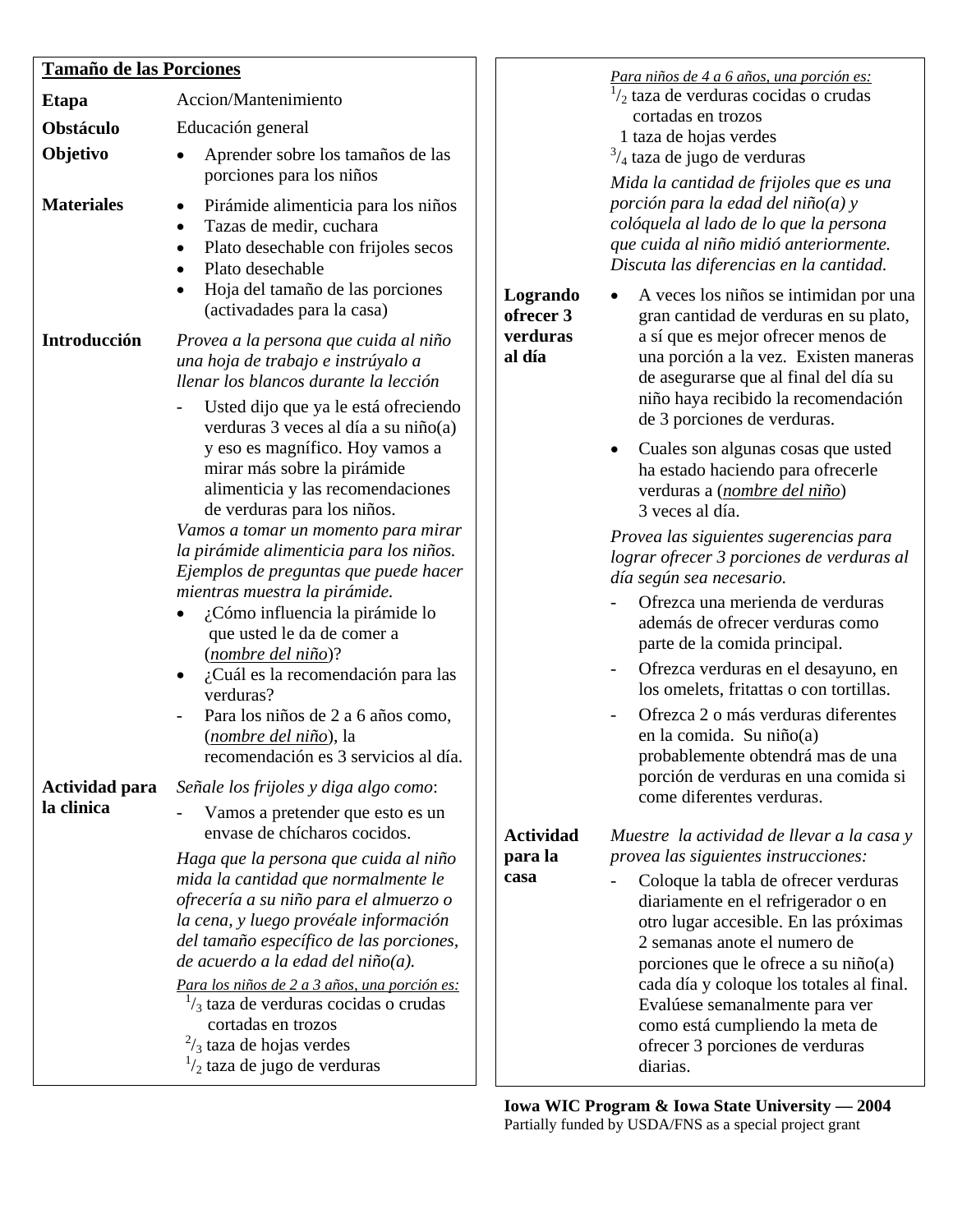Place on your refrigerator





## **Daily Vegetable Offering Tracking Chart**

Use the chart below to keep track of the number of servings of vegetables you offer your child at each meal/snack time over a 2-week period.

A serving for your child is: **\_\_\_** cup raw leafy veggies \_\_\_ cup chopped raw or cooked veggies \_\_\_ cup vegetable juice

|         | Week           | <b>Day</b>   | <b>Date</b> | <b>Breakfast</b> | $+$        | Lunch            | $+$ | <b>Dinner</b>    | $+$ | <b>Snack</b>  | $\equiv$ | <b>Total</b>         |
|---------|----------------|--------------|-------------|------------------|------------|------------------|-----|------------------|-----|---------------|----------|----------------------|
| Example |                |              | m/d/y       | $\frac{1}{2}$    |            | $\boldsymbol{l}$ |     | $\boldsymbol{l}$ |     | $\frac{1}{2}$ |          | $\boldsymbol{\beta}$ |
|         | $\mathbf{1}$   | Mon          |             |                  |            |                  |     |                  |     |               |          |                      |
|         |                | <b>Tue</b>   |             |                  |            |                  |     |                  |     |               |          |                      |
|         |                | Wed          |             |                  |            |                  |     |                  |     |               |          |                      |
|         |                | <b>Thurs</b> |             |                  |            |                  |     |                  |     |               |          |                      |
|         |                | Fri          |             |                  |            |                  |     |                  |     |               |          |                      |
|         |                | <b>Sat</b>   |             |                  |            |                  |     |                  |     |               |          |                      |
|         |                | <b>Sun</b>   |             |                  |            |                  |     |                  |     |               |          |                      |
|         | $\overline{2}$ | Mon          |             |                  |            |                  |     |                  |     |               |          |                      |
|         |                | <b>Tues</b>  |             |                  |            |                  |     |                  |     |               |          |                      |
|         |                | Wed          |             |                  |            |                  |     |                  |     |               |          |                      |
|         |                | <b>Thurs</b> |             |                  |            |                  |     |                  |     |               |          |                      |
|         |                | Fri          |             |                  |            |                  |     |                  |     |               |          |                      |
|         |                | <b>Sat</b>   |             |                  |            |                  |     |                  |     |               |          |                      |
|         |                | <b>Sun</b>   |             |                  |            |                  |     |                  |     |               |          |                      |
|         | nvtech.com     |              |             | $\bullet$        | nvtech.com |                  |     |                  |     |               |          | nvtech.com           |

Explain this activity to your child and involve him/her in keeping track.

## **Remember to bring this chart to your next appointment.**